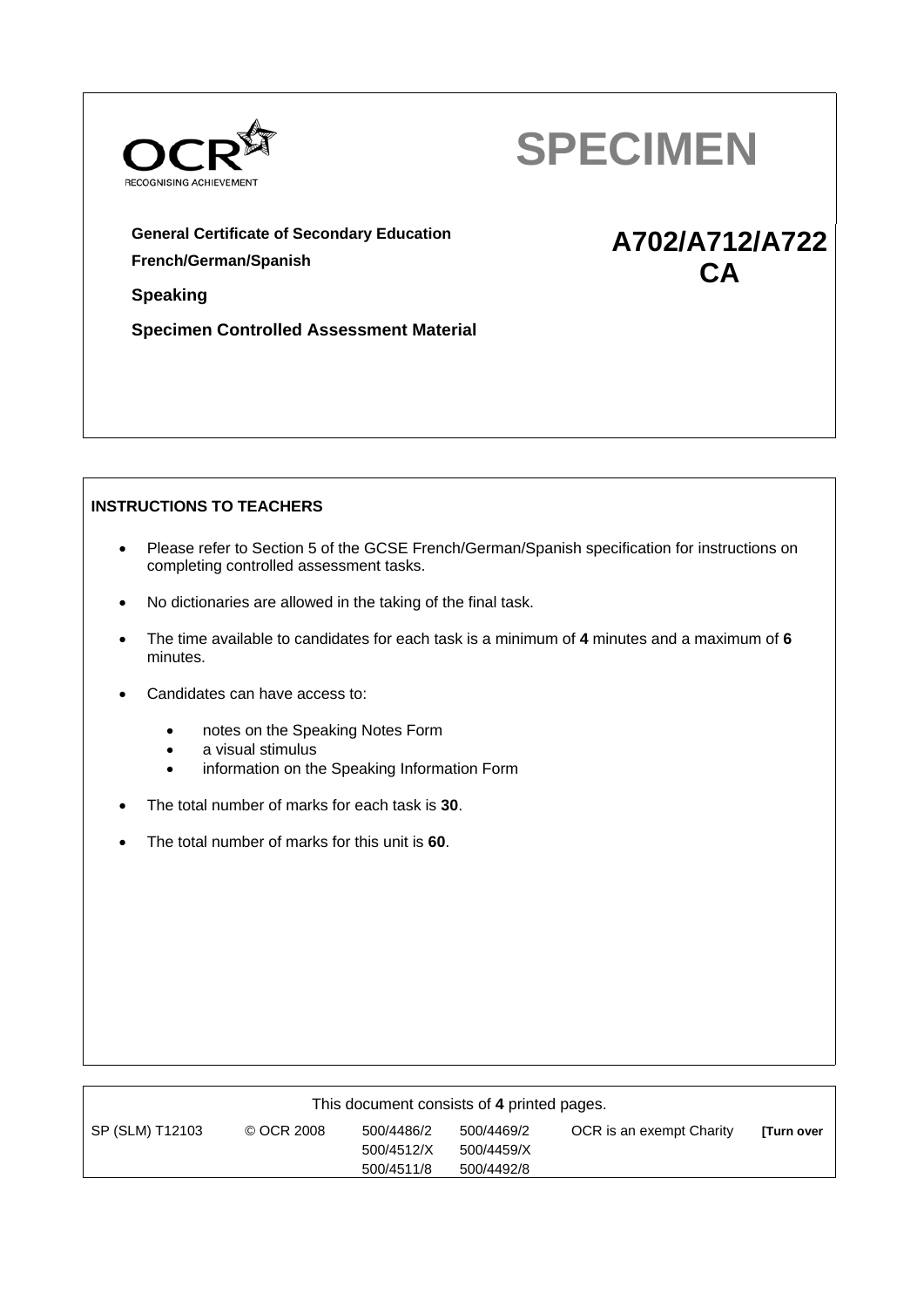## **EXEMPLAR TASK 1**

**CANDIDATE INFORMATION – as can be included on the Speaking Information Form.** 

**You are discussing your town/village/city via internet phone with a student in a partner school in (target-language country/community). Below are some suggestions for points to include but you will also have to answer unexpected questions about this topic.** 

Your teacher will take the part of the other student.

The following points are suggestions of the information you can include:

- 1. Your town/city/village (is it old/new/large/small/rural/industrial?)
- 2. What it is like to live there
- 3. The people who live there (how many inhabitants? are there lots of young people?)
- 4. What young people can do
- 5. An activity you are going to do soon and what you think about it
- 6. What's good/not so good about living there
- 7. What you would like to change or where you would like to live

#### **TEACHER INFORMATION**

#### **Possible adaptations**

- Examples of how this task can be adapted:
- 1. Individual points can be changed, e.g.
	- point 4 what visitors can do
	- point  $5 -$  an activity/visit you did recently with your brother/sister/friend and what it was like
	- point 6 how where you live has changed over the last five years
	- point 7 what changes you would like to see in the future and why
- 2. The context can be changed instead of a conversation about *Local area*, it could be a conversation about a different sub-topic, e.g. *socialising* or a *special occasion* from *Leisure and entertainment* or *school* from *Education and work*.

#### **Example of unexpected questions**

- 1. What do you think of the population mix?
- 2. Why is it important to have activities for young people?
- 3. Why are you going to do X activity?
- 4. What do you think about moving to a different area?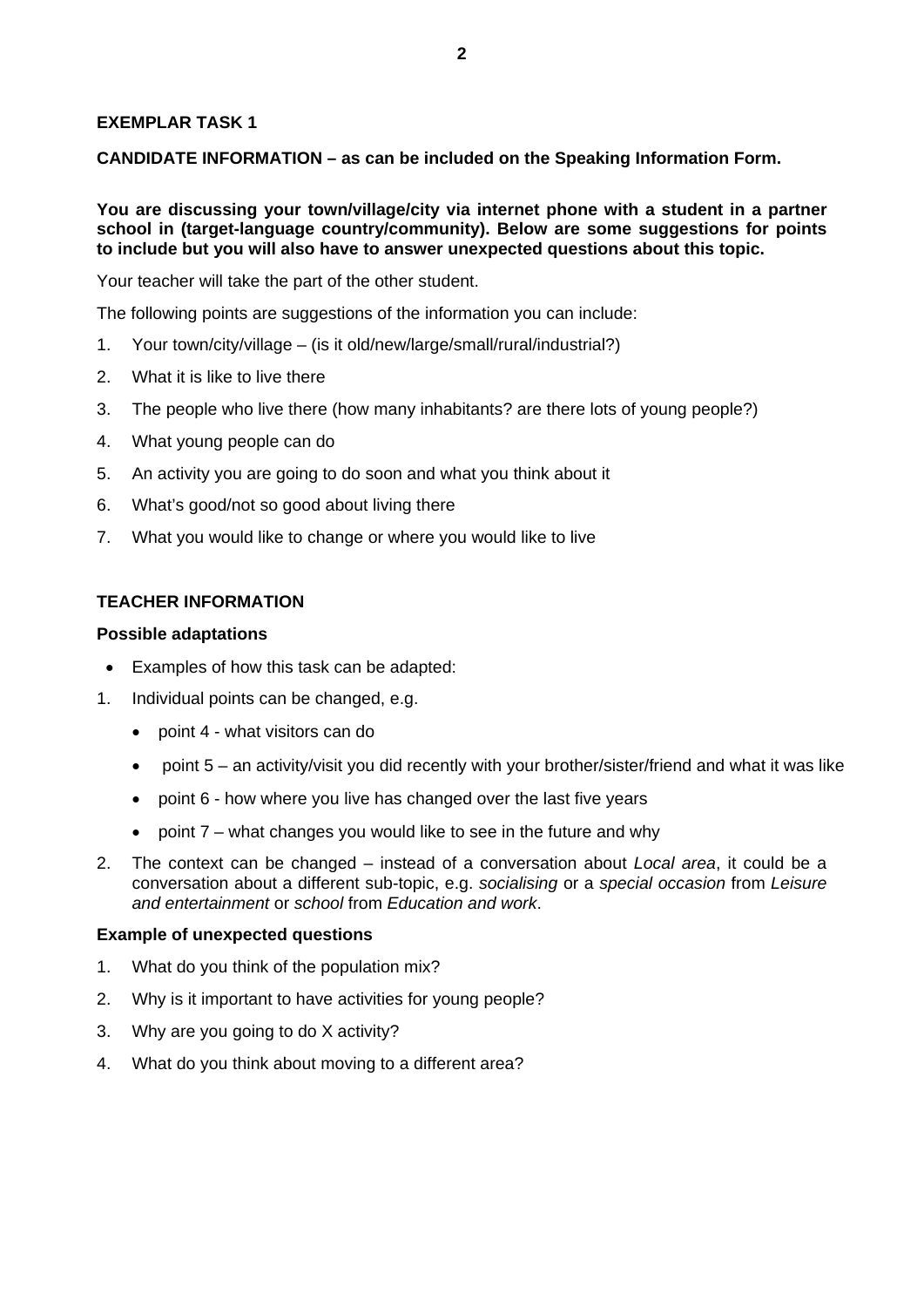## **EXEMPLAR TASK 2**

**CANDIDATE INFORMATION – as can be included on the Speaking Information Form.** 

**You are giving a presentation about music to a group of students from (target-language country/community). Below are some suggestions for points to include but you will also have to answer unexpected questions about this topic.** 

The following points are suggestions of the information you can include:

- 1. The types of music you like and why
- 2. What other types of music you like (e.g. indie/electronic/desi/classical etc)
- 3. What people you know listen to and why
- 4. An activity that you've done recently involving music (e.g. played music/saw a concert) and what it was like
- 5. Music that you have listened to in another language. What, when and what it was like.
- 6. Making music (e.g. playing an instrument/composing/singing what do you do/who with?)
- 7. An activity you would like to do with music that you don't do now

#### **TEACHER INFORMATION**

#### **Possible adaptations**

This task can be adapted to a presentation about any topic that is of interest to an individual candidate. It could be sport, a leisure activity, a part-time job, additional learning, food and drink, recycling etc.

#### **Example of unexpected questions**

- 1. Is music important?
- 2. Isn't X type of music better than Y?
- 3. Do other people in your family like music?
- 4. Does music help you with other subjects?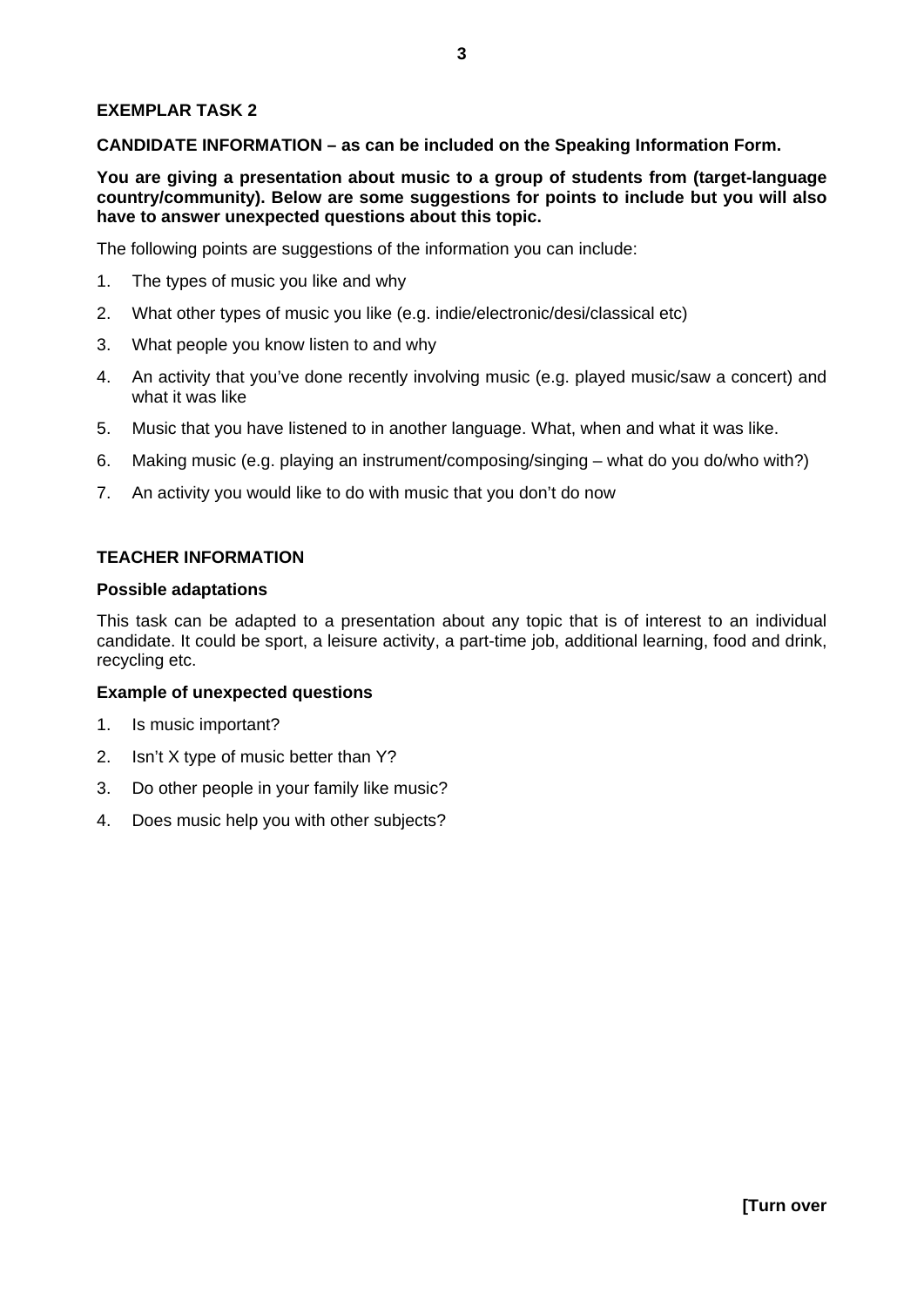# **EXEMPLAR TASK 3 – Role Play**

**CANDIDATE INFORMATION – as can be included on the Speaking Information Form.** 

**You are shopping in (target-language country) and want to buy a gift. Below are some suggestions for points to include but you will also have to answer unexpected questions about this topic.** 

The following points are suggestions of the information you can include:

- 1. Say what you want to buy and who/what it is for
- 2. Say what you like or dislike about any gift suggested or offered
- 3. Ask a question about the gift (e.g. is it popular/traditional/fragile/is there a guarantee)
- 4. Explain why you do or do not want to buy it
- 5. Ask a question about another item in the shop
- 6. Say what you have liked about the area and what you would like to do (e.g. a particular place you want to see or visit or an activity you would like to do)
- 7. Explain what you have done/seen during your visit and what it was like

#### **TEACHER INFORMATION**

#### **Possible adaptations**

This task can be adapted to a role play in any suitable interactive context, e.g. making other purchases, buying tickets for an event, at the tourist office or making accommodation bookings.

It can be an authentic task in the target-language country/community or it can be a simulated task within the normal school environment.

#### **Example of unexpected questions**

- 1. How much do you want to pay?
- 2. How long have been in the area?
- 3. How will you take the gift home?
- 4. Why did you choose this area to visit?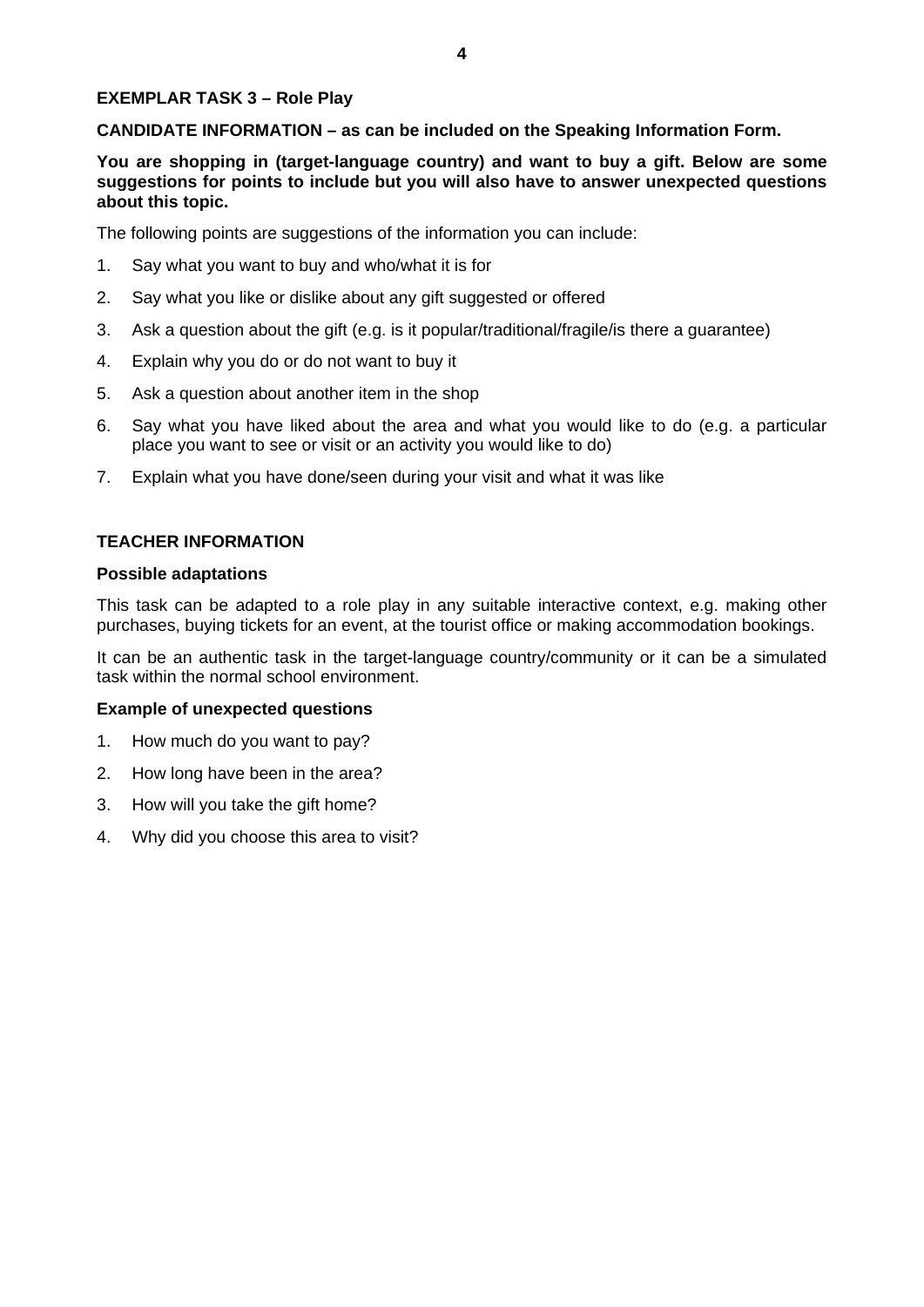

# **OXFORD CAMBRIDGE AND RSA EXAMINATIONS**

**General Certificate of Secondary Education**

**FRENCH/GERMAN/SPANISH A702/A712/A722 CA**

**Speaking** 

**Specimen Controlled Assessment Mark Scheme** 

The maximum mark for this unit is **60**.

This document consists of **4** printed pages.

 500/4512/X 500/4459/X 500/4511/8 500/4492/8

SP (SLM) T12103 © OCR 2008 500/4486/2 500/4469/2 OCR is an exempt Charity **[Turn over**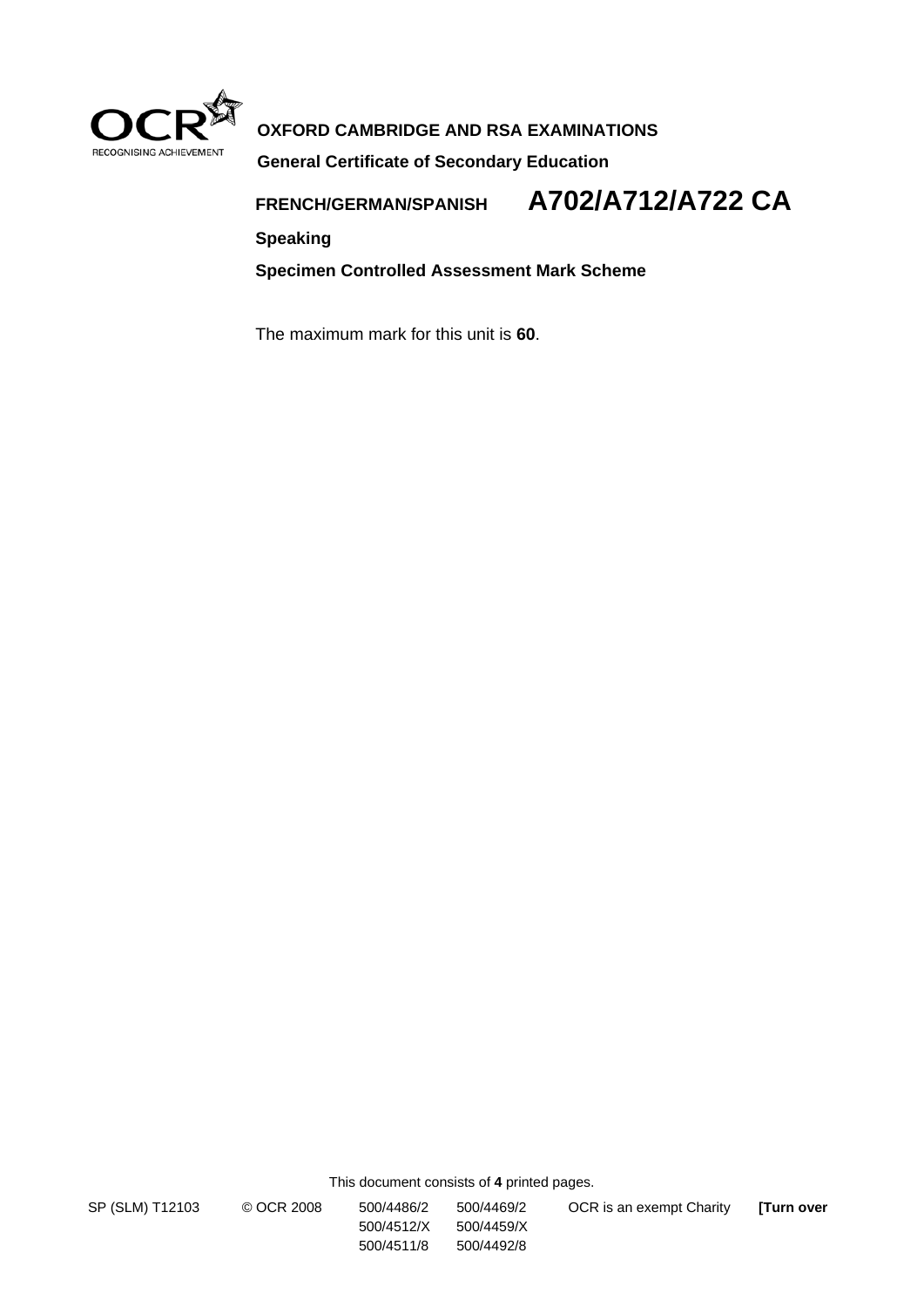# Unit 2: Speaking (French A702/GermanA712/Spanish A722) Controlled Assessment

Candidates submit 2 tasks for assessment. Each task is marked out of a total of 30 marks using the marking criteria below giving a total out of 60 marks for the unit.

|           | <b>Communication 15 marks</b>                                                                                                                                                                                                      |
|-----------|------------------------------------------------------------------------------------------------------------------------------------------------------------------------------------------------------------------------------------|
| $14 - 15$ | The candidate responds fully to all tasks/questions, including open ended ones. Uses<br>relevant information to develop and justify individual ideas and points of view.<br>Produces information spontaneously without being cued. |
| $12 - 13$ | Usually gives extra information in response to tasks/questions, including open-ended<br>ones. Routinely expresses opinions and provides justifications. Sometimes develops<br>and explains own ideas.                              |
|           | Conveys information confidently without the need for repeated stimulus.                                                                                                                                                            |
| $10 - 11$ | Produces enough language to address the tasks/questions competently. Sometimes<br>gives additional detail. Expresses more than straightforward points of view,<br>sometimes with justifications.                                   |
|           | Often responds with sequences of information.                                                                                                                                                                                      |
| $8 - 9$   | Tackles the range of set tasks/questions and communicates the essential elements.<br>Readily expresses points of view.                                                                                                             |
|           | Can deal with some unpredictable questions. Only occasional hesitation.                                                                                                                                                            |
| $6 - 7$   | Performs unevenly in response to the tasks/questions but tries to address most of<br>them. Expresses some opinions.                                                                                                                |
|           | Makes some attempt to deal with unpredictable elements. Hesitant at times.                                                                                                                                                         |
| $4 - 5$   | Communicates with simple, short pieces of information in response to straightforward<br>tasks/questions. Occasionally gives opinions.                                                                                              |
|           | Attempts to link straightforward ideas. Hesitation usually in response to unpredictable<br>elements.                                                                                                                               |
| $2 - 3$   | Communicates a few facts or ideas in response to well-practised tasks/questions.<br>Can express simple opinions. Sometimes irrelevant or repetitive.                                                                               |
|           | Communicates briefly in response to direct questions. Hesitant delivery.                                                                                                                                                           |
| 1         | Conveys only isolated pieces of information, even in response to very simple<br>tasks/questions.                                                                                                                                   |
|           | Brief and monosyllabic. Single words in response to questions and delivery is slow<br>and hesitant.                                                                                                                                |
| $\bf{0}$  | Communicates no relevant information.                                                                                                                                                                                              |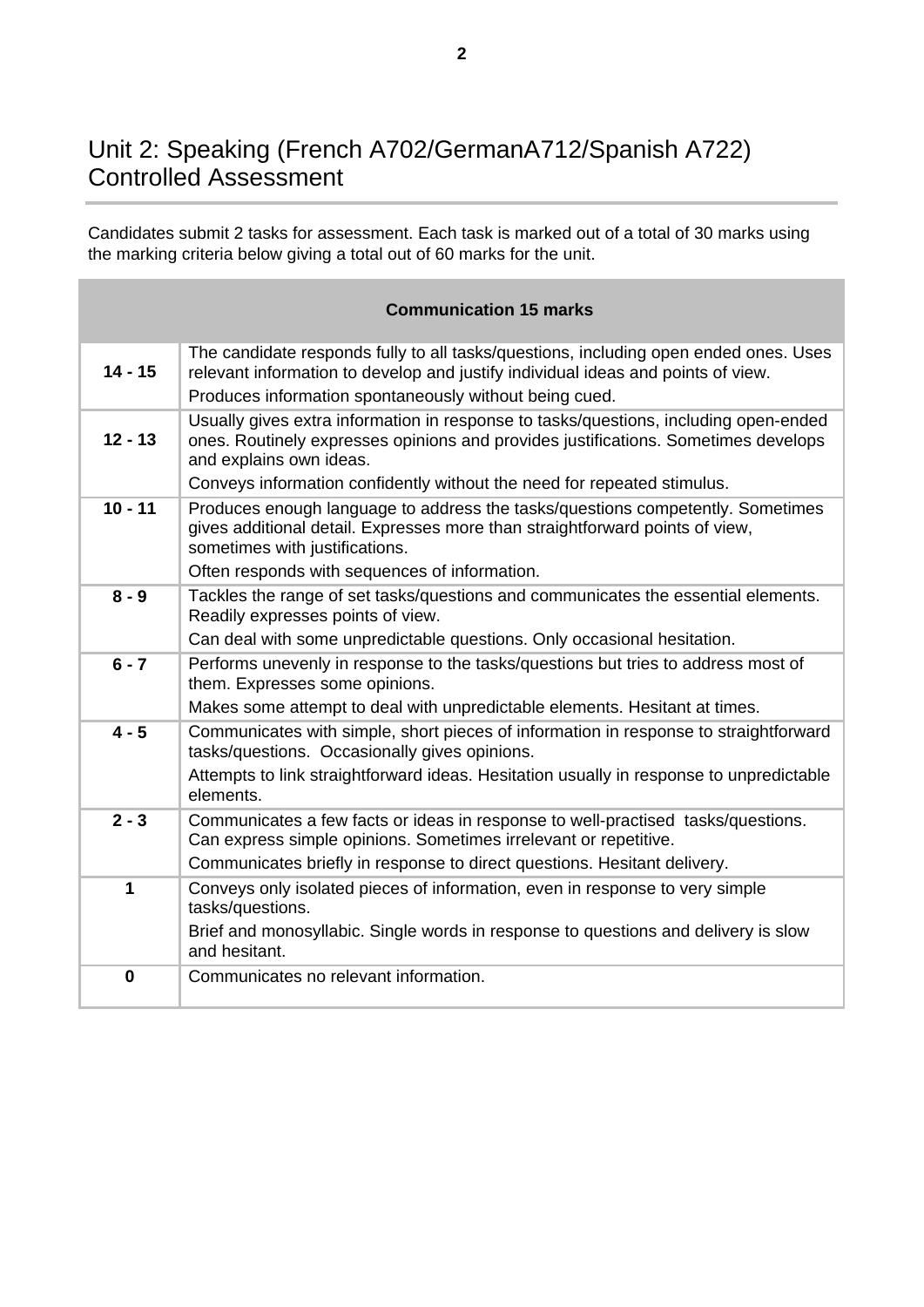|             | <b>Quality of Language 10 marks</b>                                                                                                 |
|-------------|-------------------------------------------------------------------------------------------------------------------------------------|
| $9 - 10$    | Confident and accurate use of a wide variety of clause types, vocabulary and<br>structures, including verb structures and tenses.   |
|             | Very fluent, coherent, and consistent – only one or two instances of minor errors,<br>usually in the most ambitious language.       |
| $7 - 8$     | A good range of structures and vocabulary, including verb structures and tenses.                                                    |
|             | Uses more complex language features, but makes some mistakes.<br>Fluent most of the time and overall, in control of the material.   |
| $5 - 6$     | Uses a range of straightforward structures and vocabulary, which may include different<br>tenses or time frames. Can connect verbs. |
|             | The response is sufficiently accurate for the basis of the message to be clear and<br>reasonably coherent.                          |
| $3 - 4$     | Some awareness of verbs and time frames, but inconsistent overall. Straightforward<br>vocabulary and structures.                    |
|             | Everyday messages are sufficiently accurate to be comprehensible.                                                                   |
| $1 - 2$     | Only a few phrases or short sentences are accurate enough to be recognisable.                                                       |
|             | Very simple sentence structure.                                                                                                     |
| $\mathbf 0$ | Nothing coherent or accurate enough to be comprehensible.                                                                           |

| <b>Pronunciation and Intonation 5 marks</b> |                                                                                                                     |  |  |  |
|---------------------------------------------|---------------------------------------------------------------------------------------------------------------------|--|--|--|
| 5                                           | Very accurate for a non-target language speaker though there may be some<br>minor slips.                            |  |  |  |
| 4                                           | Mostly accurate with occasional errors.                                                                             |  |  |  |
| 3                                           | Generally accurate, though there may be some instances of first language<br>interference.                           |  |  |  |
| 2                                           | Inconsistent but still some instances of accurate pronunciation and intonation.                                     |  |  |  |
|                                             | Very few instances of clear pronunciation and intonation, significant first<br>language influence prevents clarity. |  |  |  |
| 0                                           | Nothing coherent enough to be comprehensible.                                                                       |  |  |  |